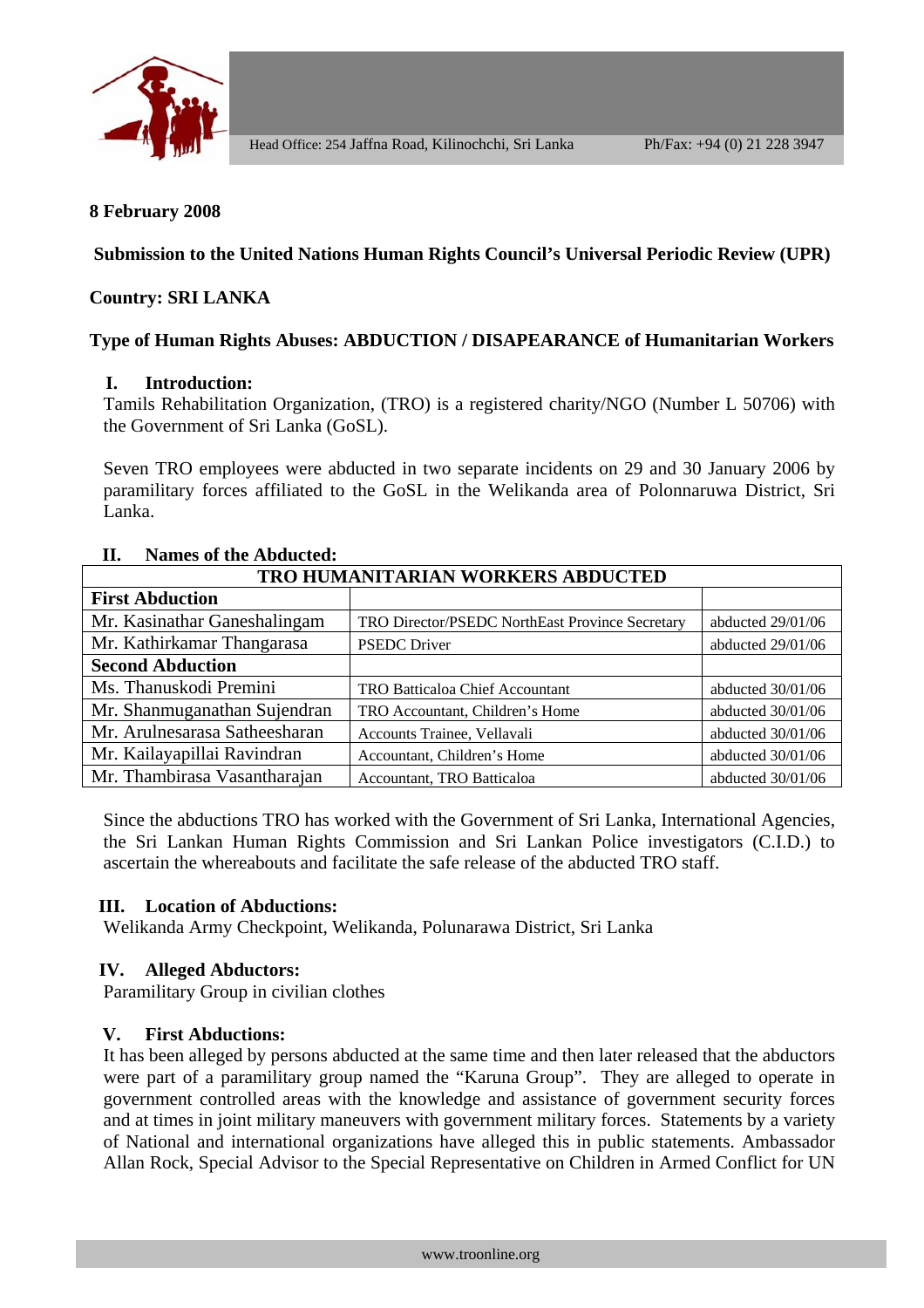

Secretary General stated that the Government of Sri Lanka (GoSL) is complicit in abductions of children by the Karuna Group.

Statements of witnesses based on visual evidence at the place of detention have pointed to the Karuna Group as the abductors. There was a picture of "Karuna" and his organization's name was written in chalk on the wall of the room in which the abductees were held.

The following witnesses were abducted at the same time as Mr. Ganeshalingam and Mr. Thangarasa and were subsequently released by the abductors:

Ms. S. Dosini: PSEDC Division. Coordinator Mamunai North Division Ms. Punniyamoorththy Nadeswari: Pre-School Teacher Vavunatheevu Pre School Ms. Chithravel Sivamathi: Pre School Teacher Vavunatheevu Pre School

Ms. Nadeswari and Ms. Sivamathi went to the Batticaloa police station where they filed a report detailing their abduction. At this point police officials at the Batticaloa Police Station stated that a "CID team" from Colombo was coming to Batticaloa and that the women would be "held" at the police station until they were interviewed and would then be released. They were detained till after 13:00 hrs the next day after which they were produced to the magistrate courts and released.

### **VI. Second Abduction:**

It has been alleged by persons abducted the previous night (First Abductions) and then later released that the abductors were part of a paramilitary group named the "Karuna Group". They are alleged to operate in the area with the alleged knowledge of the GoSL security forces.

The incident was reported to Batticaloa TRO Office at 21.00 hrs. on the 30th January 2006, after which TRO Head Office (Kilinochchi) and TRO Colombo were informed. Sri Lanka Monitoring Mission (SLMM) and the International Committee of the Red Cross (ICRC) were immediately contacted for advice. Both parties said nothing could be done at that time of the night and the families of the disappeared should report to them in the morning.

The family of Ms. Premini, who live in Vavuniya, filed a "missing persons" report on Wednesday 1 February 2006 at the Vavuniya Police Station. The report was recorded by PC Wijesinghe (#31736).

On Wednesday 1 February 2006 Mr. Jan Hammer (SLMM Batticaloa), Mr. Caesar (Batticaloa District TRO Director), two (2) of the female accountants who were abducted and subsequently released two hours after abduction on Monday 30 January, and two of the mothers of the missing men who were also abducted Monday, and who remain disappeared, met at the TRO Batticaloa Office and proceeded to the Welikanda Checkpoint which is in close proximity to the location where the abductions took place. The women described the sequence of events of Monday evening 30 January 2006 to the SLMM and pointed out the location of the abduction.

The mothers, mentioned above, of Mr. Shanmuganathan Sujendran and Mr. Thampirasa Vasantharajan filed separate missing person reports with the police at the Welikanda Police Station.